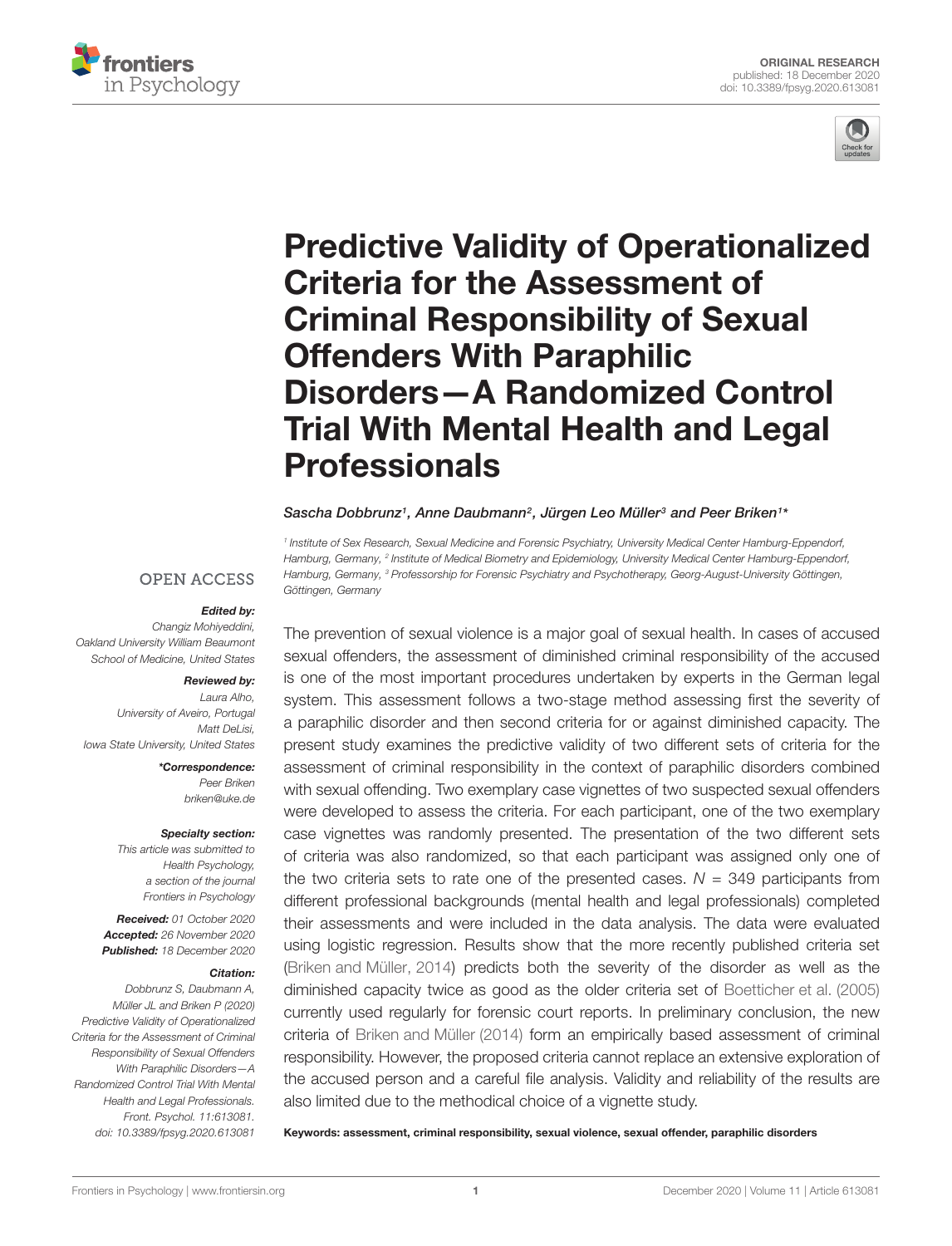### INTRODUCTION

The assessment of criminal responsibility is subject to the individual national legal system and is therefore handled heterogeneously. It represents, besides matters of legal prognosis of criminal offenders and of credibility assessment, the most common task for psychiatric and psychological experts in German court proceedings. In the field of predicting legalprognostic issues in sexual offenders, actuarial-statistical methods, whose conclusions are based on the application of an explicit numerical method with empirically validated items, have proven to be superior to clinically intuitive assessments [\(Hanson and Morton-Bourgon,](#page-6-2) [2009\)](#page-6-2). [Hanson and Morton-](#page-6-3)[Bourgon](#page-6-3) [\(2005\)](#page-6-3) showed that deviant sexual interests are one of the most powerful predictors of sexual recidivism. According to [Levenson](#page-6-4) [\(2004\)](#page-6-4), forensic experts assessing sex offenders show a rather poor inter-rater-reliability (IRR) of DSM-IV-TR diagnoses. However, [Packard and Levenson](#page-6-5) [\(2006\)](#page-6-5) pointed out that the informative value of Cohen's kappa is limited and that it tends to underestimate the agreement of the raters. More common diagnoses result in greater agreement than those diagnoses that are less common or those that are based on vague or confoundable criteria, i.e., sadism. This inconsistency in diagnoses might be the result of imprecise diagnostic criteria or an indication of the low prevalence of the disorders in question, another potential factor could be the experience of the experts.

The exceptional relevance of the agreement of diagnoses in the legal context must be taken into account given the large impact they might have on the life of the person being assessed. Therefore, [Marshall](#page-6-6) [\(2006\)](#page-6-6) suggested the agreement of the raters should be reflected in a kappa of at least  $K = 0.90$  when diagnosing sexual offenders. In less severe cases, the IRR should reach at least 0.60. In multiple cases of paraphilias, this could not be confirmed by either Levinson (2004) or [Marshall et al.](#page-6-7) [\(2002\)](#page-6-7). IRR of 15 forensic psychiatrists concerning the diagnosis of sexual sadism was very poor with a coefficient of  $K = 0.14$ . Accordingly, [Marshall](#page-6-6) [\(2006\)](#page-6-6) concluded that DSM-IV-TR diagnoses cannot be considered helpful in defining an appropriate treatment or prognosis for sexual offenders.

According to §20 of the German penal code (Strafgesetzbuch; StGB), which has the status of a uniform federal law, someone who "acts without guilt [who,] when committing the act due to a pathological mental disorder, due to a profound consciousness disorder, due to intellectual deficiency or other serious mental abnormality (so called SASA), unable to see the wrongdoing or to act on this insight" should receive appropriate legal treatment: "If the offender's ability to perceive the wrongdoing or act on this basis is significantly reduced for one of the reasons specified in §20 when the offense is committed, the sentence may be reduced" (§21 of the German penal code).

Culpability is not explicitly named in German legal text. Instead, the legislator provides mental conditions or situations which could indicate a reduced culpability. These include the inability to perceive wrongdoing or to act on this basis due to:

- A pathological mental disorder,
- A profound consciousness disorder,
- An intellectual deficiency or
- A serious mental abnormality (SASA).

The assessment of criminal responsibility takes place in a socalled two-stage method [\(Jescheck and Weigend,](#page-6-8) [1996\)](#page-6-8). First, there is a possible assignment to one of the four entry criteria: pathological mental disorder, profound consciousness disorder, intellectual deficiency, or other severe mental abnormality (SASA). In the second step, the effects of the aforementioned conditions on the ability to understand and control (diminished capacity) are considered. The impact on the life of the person being examined as a result of the assessment can be vast. One potential consequence is the indefinite placement in a psychiatric clinic in accordance to § 63 StGB.

The assessment of the respective symptoms to the SASA and the ability to understand and control (diminished capacity) is unfortunately subject to a relatively subjective assessment. Paraphilic disorders are represented by the criterion of the SASA and hence might lead to a potentially significant reduction in the ability to control one's own behavior (diminished capacity) which can result in diminished capacity within the meaning of §21 StGB [\(Schreiber and Rosenau,](#page-6-9) [2015\)](#page-6-9). Ultimately, the court determines whether someone should be held legally responsible for the accused crime. The court can be advised by an external psychiatric or psychological expert on questions of these issues.

Sexual delinquency does of course not only occur as a symptom of paraphilic disorders. Other mental disorders that might lead to such behavior include, for example, intellectual developmental disorders or schizophrenia spectrum disorders.

The prevalence rate of paraphilic disorders displays distinct differences depending on the sample. A study of an Austrian population of male incarcerated sex offenders with a sample of 1346 is particularly worth mentioning here [\(Eher et al.,](#page-6-10) [2019\)](#page-6-10). The study found that 43.3% of the investigated men met the criteria for any kind of paraphilic disorder, 4.4% had a sexual sadistic disorder, 34.5% had a pedophilic disorder, and 2.8% had an exhibitionistic disorder. Regarding the general public however, the following lifetime prevalence for at least once occurring paraphilic behavior (not to be confused with the diagnosis of a paraphilic disorder) was found: 25.0% for some kind of paraphilic behavior, 2.7% for sadistic behavior, 0.9% for paraphilic behavior, and 4.3,% for exhibitionistic behavior [\(Baur et al.,](#page-6-11) [2016\)](#page-6-11).

Traditional evaluation criteria regarding the entry criteria of the SASA refer to a psychologically heterogeneous clinical presentation, and refer mainly to personality disorders without explicit reference to paraphilic disorders [\(Saß,](#page-6-12) [1985;](#page-6-12) [Rasch,](#page-6-13) [1999;](#page-6-13) [Schmidt,](#page-6-14) [2008\)](#page-6-14).

The minimum requirements for the assessment of criminal responsibility [\(Boetticher et al.,](#page-6-1) [2005\)](#page-6-1) were created by an interdisciplinary group of experts. They are based on criteria derived from various theoretical models from a multitude of heterogeneous sources [\(Saß,](#page-6-12) [1985\)](#page-6-12), and on the effects of personality pathologies on the ability to control one's behavior. Despite these criteria only being named and not further operationalized, they do illustrate psychological states and their effects. The following criteria are indicators for a severe paraphilic disorder [\(Boetticher et al.,](#page-6-1) [2005;](#page-6-1) [Briken et al.,](#page-6-15) [2019\)](#page-6-15):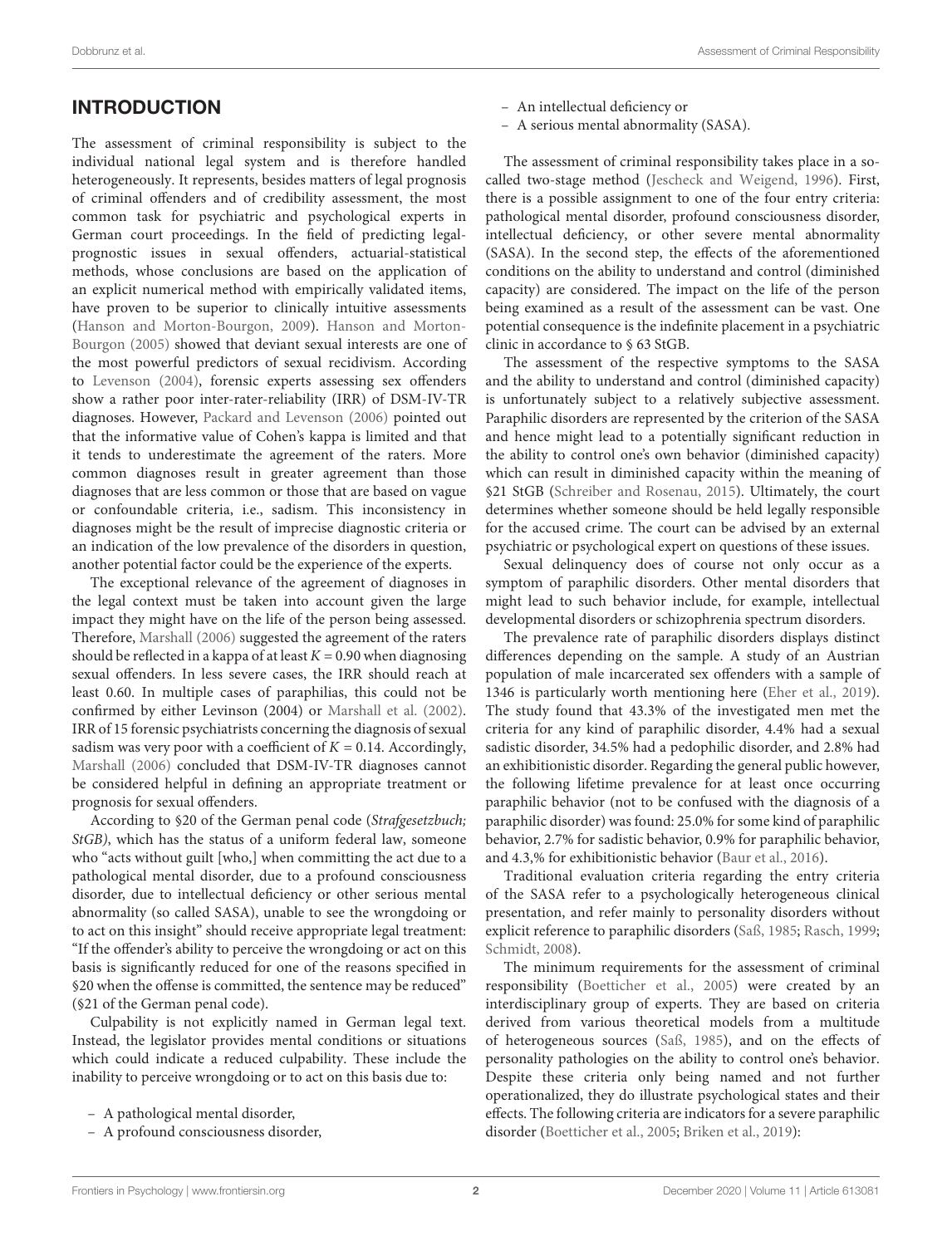- The paraphilic disorder determines the sexuality of the person to a great extent, or
- Paraphilic impulses are denied and perceived as egodystonic (=alien). While being overcontrolled and masked the vast amount of time, the ability to control the impulses decreases significantly under certain circumstances.
- The paraphilic disorder is progressive with regard to its dynamic, that is, the person being evaluated experiences themselves as progressively being flooded by stronger and stronger paraphilic impulses: The pressure to act on them increases.
- The person has (as a result of particular personality factors or sexual dysfunction) few or no other opportunities to satisfy himself or herself sexually.

Indicators for and against a forensically relevant capacity to control one's behavior in relation to paraphilic disorders in the case of sex offenses [\(Boetticher et al.,](#page-6-1) [2005;](#page-6-1) [Briken et al.,](#page-6-15) [2019\)](#page-6-15) are:

Indicators pointing toward a considerable level of impairment in the capacity to control one's behavior:

- Conflictual escalation and emotional weakening before the suspected offense with an already long-standing hopelessness in the dynamic of sexual drive.
- Carrying out of the offense, even in social situations that are strictly monitored.
- An abrupt, impulsive course of criminal action.
- Criminal action that appears ritualized. Outer stimuli appear to be blanked out.
- Contributing factors (substance intoxication, co-occurring disorders, personality disorders, limited intelligence).

Indicators pointing away from a considerable level of impairment in the capacity to control one's behavior:

- Indicators for preparations being made for the offense in advance, as well as a planned approach (elaborations of paraphilic fantasies are expressly not included here).
- The ability to wait or a crime that is very prolonged in nature.
- The crime involves a complex step-by-step sequence of actions.
- Precautions are taken against being discovered.
- The person has previously acted differently in comparable situations.

Initially, [Briken and Müller](#page-6-0) [\(2014\)](#page-6-0) suggested criteria that could reflect the severity of the paraphilia and the extent of accountability. These criteria were already standardized due to their application in prognosis instruments, and thus could possibly improve the IRR when assessing SASA and the capacity to control one's behavior. The authors chose eight items from two established standardized prognosis instruments for sex offenders, which are operationalized in detail: from the STABLE-2007 [\(Matthes and Rettenberger,](#page-6-16) [2008b\)](#page-6-16) and from the ACUTE-2007 [\(Matthes and Rettenberger,](#page-6-17) [2008a\)](#page-6-17).

The following criteria are indicators to determine the severity of a paraphilic disorder:

- Paraphilic sexual interests,
- Sex drive/sex preoccupation,
- Sex as coping,
- Capacity for stable relationships,
- General social rejection.

Indicators regarding a forensically relevant capacity to control one's behavior in relation to paraphilic disorders in the case of sex offenses are:

- Collapse of social support,
- Emotional collapse,
- Sexual pre-occupations.

[Briken and Müller](#page-6-0) [\(2014\)](#page-6-0) criteria were examined and elaborated in a further step by [Brunner et al.](#page-6-18) [\(2016\)](#page-6-18) with regard to their applicability and IRR. This pilot study showed that the criteria can be applied. However, besides a small sample size, the missing inclusion of expertise from the legal side emphasizes the need for future research. Therefore, [Dobbrunz et al.](#page-6-19) [\(2020\)](#page-6-19) examined the IRR of the two criteria catalogs in a preliminary study. Fourteen experts from the fields of psychology, psychiatry, and prosecution, who were qualified for the assessment of criminal responsibility, participated in the study. [Dobbrunz et al.](#page-6-19) [\(2020\)](#page-6-19) found that the IRR was higher based on [Briken and](#page-6-0) [Müller](#page-6-0) [\(2014\)](#page-6-0) criteria than on those of [Boetticher et al.](#page-6-1) [\(2005\)](#page-6-1). It was shown that the subjective importance/relevance of the two assessment scales' 22 criteria were rated, on average, with at least moderate accordance between the experts.

### CURRENT STUDY

The aim of this work is to compare the existing operationalized criteria [\(Boetticher et al.,](#page-6-1) [2005;](#page-6-1) [Briken and Müller,](#page-6-0) [2014\)](#page-6-0) for assessing the criminal responsibility of accused offenders with paraphilic disorders, which are used by various professional groups (psychologists, psychiatrists, and prosecutors) dealing with the subject of assessment of criminal responsibility. For this experimental study, we focus exclusively on the influence of paraphilic disorders, for which in the German legal system the question of criminal responsibility is much less clear than for other disorders, for example, the presence of an acute schizophrenic disorder. In order to keep the methodological design as clear and unambiguous as possible, the complexity was also reduced and other constellative factors such as intoxication were omitted in the case vignettes and in the evaluation criteria. Of course, this makes the cases less naturalistic. The criteria are examined with regard to their predictive validity in order to increase the quality and transparency of assessments, and thus achieving a substantial added value for the assessment of criminal responsibility in practice. In this study, the predictive validity based on the criteria of [Boetticher](#page-6-1) [et al.](#page-6-1) [\(2005\)](#page-6-1) and [Briken and Müller](#page-6-0) [\(2014\)](#page-6-0), regarding the assessment of criminal responsibility (SASA and diminished capacity), is examined.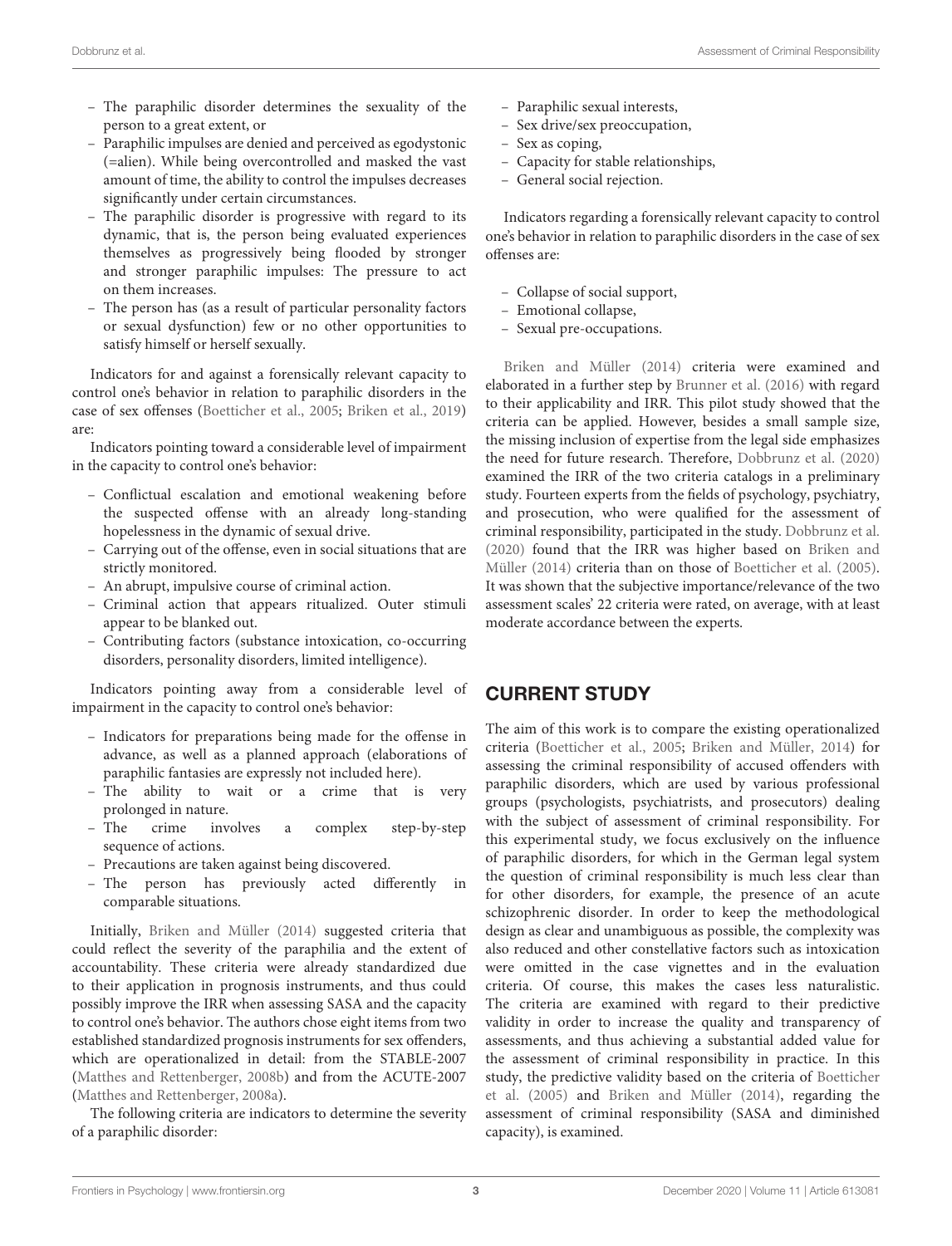# MATERIALS AND METHODS

For the assessment of the criminal responsibility criteria, two exemplary case descriptions of two alleged sex offenders were developed. Both case descriptions were constructed by the authors. Each case was constructed with a specific aim: the first case was constructed in a way that it would indicate no SASA and no diminished capacity, and the second was constructed so that it would indicate SASA and diminished capacity. It was important not to construct the cases in such a way that this intent was too obvious, but present cases as realistic as possible with the limitations mentioned above (no additional relevant psychiatric disorders or constellative factors). This had been assessed by the experts in the preliminary study as well [\(Dobbrunz et al.,](#page-6-19) [2020\)](#page-6-19). Thus, the decision of the experts from the preliminary study [\(Dobbrunz et al.,](#page-6-19) [2020\)](#page-6-19) that used the same case vignettes was the standard (correct assessment) regarding the SASA and the diminished capacity presented in both case vignettes. The case vignettes are shown in the **[Appendix](#page-7-0)**.

For the verification of predictive validity, psychiatrists, clinical psychologists, and legal psychologists as well as judges and prosecutors from all over Germany were contacted by email and asked to participate in the study. These are professional groups that potentially have to deal with questions regarding the assessment of culpability in the course of their professional activities either as experts or in the context of legal decisions. We have deliberately not tried to concentrate only on participants already experienced in the assessment of criminal responsibility. Participants were recruited via relevant email distribution lists from the professional associations of the respective occupational groups. In the case of judges and prosecutors, the ministries of justice of the 16 federal states were asked for permission for the prosecutors to participate, of whom 10 federal states agreed to support the study.

An online study using LimeSurvey was carried out. LimeSurvey is a free online survey application. For each participant, one of the two exemplary case vignettes was randomly presented to assess criminal responsibility. Since no experience in assessing or working with individuals with paraphilic disorders was a prerequisite for participation in the study, the ICD-10 criteria for paraphilic disorders were also shown and were available when participants rated their assessment. The presentation of the criteria by [Boetticher et al.](#page-6-1) [\(2005\)](#page-6-1) or the criteria of [Briken and Müller](#page-6-0) [\(2014\)](#page-6-0) was also randomized, so that each participant used and evaluated only one of the two scales. The 22 items were assessed on three-level rating scales (version: is not present at all/is somewhat present/is completely present) and with regard to the assessment of the SASA as well as in the case of diminished capacity in the form of a dichotomous version (versions: exists/does not exists). Finally, in form of an open response format, the raters were asked to provide additional information on the evaluation of the individual items or to indicate which other criteria could be considered. Power and sample size calculation was carried out using the statistical software PASS (version: 15.03). The desired minimum sample size was  $N = 300$ . In total, there were four experimental groups (two case vignettes  $\times$  two criteria catalogs). Logistic regression

models were calculated to determine the predictive validity, using the statistical software SPSS (version 26).

# Participants

A total of 718 participants took part in the online study, 360 of whom canceled the study or did not complete the study. Another 358 participants completed the study. Of these 358 participants, nine cases were excluded because these participants were part of occupational groups that did not belong to the target groups, or because their occupational status was "student." The sample size is therefore  $n = 349$ . There were 202 women (57.9%), 146 men (41.8%), and one Trans-/Inter person (0.3%). The distribution of the occupational groups participated in the investigation was: 155 psychologists (44.4%), 68 psychiatrists (19.5%), 114 judges or public prosecutors (32.7%), and 12 others (six criminologists, four scientific officers not otherwise specified, and two experts not otherwise specified; 3.4%).

The average age of the participants was  $M = 45.82$  $(SD = 11.61)$ , with a minimum of 24 and a maximum of 77 years. The distribution of the four groups which were randomly assigned was: case vignette "rape" and criteria according to [Boetticher et al.](#page-6-1) [\(2005\)](#page-6-1): 89 participants; case vignette "rape" and criteria according to [Briken and Müller](#page-6-0) [\(2014\)](#page-6-0): 88 participants; case vignette "abuse" and criteria according to [Boetticher et al.](#page-6-1) [\(2005\)](#page-6-1): 90 participants; and case vignette "abuse" and criteria according to [Briken and Müller](#page-6-0) [\(2014\)](#page-6-0): 82 participants.

The study was approved by the ethic committee of Hamburg Chamber of Psychotherapists on the 07.12.2018.

### RESULTS

**[Table 1](#page-4-0)** shows the absolute and relative frequencies with regard to the correct assessment of the SASA and diminished capacity in total and with regard to the differentiation between the two sets of criteria. The data show that the evaluators were more successful in correctly predicting the diminished capacity than the SASA.

The logistic regression model (**[Table 2](#page-4-1)**) shows that the chance of correctly assessing the SASA using the [Briken and Müller](#page-6-0) [\(2014\)](#page-6-0) criteria was 2.15 times higher than using those by [Boetticher et al.](#page-6-1) [\(2005\)](#page-6-1). With regard to the correct assessment of the diminished capacity, it was shown that the chance for a correct prediction with the criteria catalog by [Briken and](#page-6-0) [Müller](#page-6-0) [\(2014\)](#page-6-0) was 2.10 times higher than with the criteria catalog according to [Boetticher et al.](#page-6-1) [\(2005\)](#page-6-1).

Looking at the interactions between the two case vignettes and the two criteria sets, there were no significant differences: with regard to the SASA, the interaction p-value was 0.084 and the diminished capacity was 0.459. As a consequence, the comparison between the two criteria catalogs took place independently of the case vignette—in other words: the two case vignettes behaved similarly.

**[Table 3](#page-4-2)** shows the result of the logistic regression model of the items of both criteria sets with regard to the variable SASA corrected for the vignettes. None of the items alone yielded a significant result in the prediction of SASA.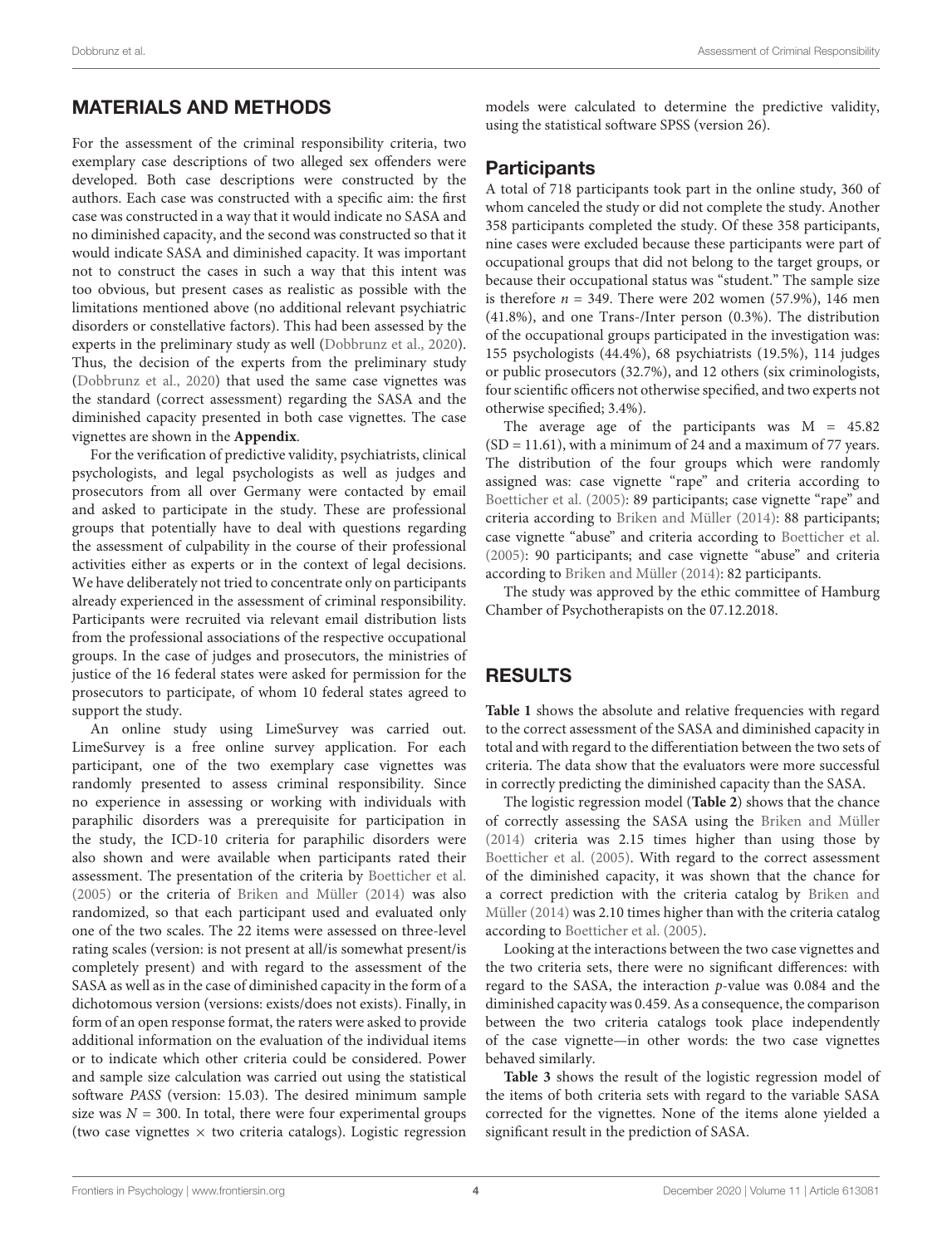<span id="page-4-0"></span>

|                                                      |                                                                                        | <b>SASA</b>        |               |                           | <b>Diminished capacity</b> |               |                           |  |
|------------------------------------------------------|----------------------------------------------------------------------------------------|--------------------|---------------|---------------------------|----------------------------|---------------|---------------------------|--|
| <b>Correct assessments</b>                           |                                                                                        | Absolute frequency |               | <b>Relative frequency</b> | <b>Absolute frequency</b>  |               | <b>Relative frequency</b> |  |
| Total                                                |                                                                                        | 233                |               | 66.8%                     | 261                        |               | 74.8%                     |  |
| Criteria set                                         | Boetticher et al.                                                                      | 105                |               | 58.7%                     | 122                        |               | 68.2%                     |  |
|                                                      | Briken and Müller                                                                      | 128                | 75.3%<br>139  |                           |                            | 81.8%         |                           |  |
|                                                      | <b>TABLE 2</b>   Logistic regression model with regard to the different criteria sets. |                    |               |                           |                            |               |                           |  |
| Model                                                |                                                                                        | <b>SASA</b>        |               |                           | <b>Diminished capacity</b> |               |                           |  |
|                                                      |                                                                                        | Odds ratio         | 95%-KI        | p-value                   | Odds ratio                 | 95% KI        | p-value                   |  |
| Model 1: Criteria set (Reference: Boetticher et al.) |                                                                                        | 2.15               | $1.36 - 3.40$ | 0.001                     | 2.10                       | $1.27 - 3.46$ | 0.004                     |  |

<span id="page-4-1"></span>**[Table 4](#page-5-0)** shows the result of the logistic regression model of the items of both criteria catalogs with regard to the variable diminished capacity. The choice of a specific category of the item "Conflictual escalation and emotional weakening before the suspected offense with an already long-standing hopelessness in the dynamic of sexual drive" had a significant influence on the correct assessment of diminished capacity, irrespective of the vignette and the answers to the other items.

**[Table 5](#page-5-1)** shows the results of the logistic regression model of the item "Conflictual escalation and emotional weakening before the suspected offense with an already long-standing hopelessness in the dynamic of sexual drive" with regard to the variable diminished capacity. The parameter estimates are corrected for the other items and for the vignettes (adjusted model). The chance that diminished capacity was correctly assessed was 9.81 times higher if the item was assessed as "completely present" compared to "not present at all."

#### **DISCUSSION**

In this study, the predictive validity based on the criteria of [Briken and Müller](#page-6-0) [\(2014\)](#page-6-0) was higher than the predictive validity

of the criteria of [Boetticher et al.](#page-6-1) [\(2005\)](#page-6-1). This applied both for the assessment with regard to the SASA and for the diminished capacity. Possible reasons for this could be that the items by [Briken and Müller](#page-6-0) [\(2014\)](#page-6-0), in contrast to the criteria by [Boetticher](#page-6-1) [et al.](#page-6-1) [\(2005\)](#page-6-1), have been operationalized more in detail, so there should be fewer incongruities in the understanding of the individual items and consequently, the content of the target variables SASA and diminished capacity can be captured better.

The analysis on the item level showed that only the item "Conflictual escalation and emotional weakening before the suspected offense with an already long-standing hopelessness in the dynamic of sexual drive" from the criteria catalog of [Boetticher et al.](#page-6-1) [\(2005\)](#page-6-1) had a significant influence on the correct prediction of diminished capacity, independent of the vignette and the answers regarding the other items. Maybe, this item seems to play a special role for the decision process.

From a statistical point of view, sufficient reliability applies as a prerequisite for the validity of diagnostic procedures. In addition, for the practical application of diagnostic criteria catalogs, it is advantageous if the measured target variables can be captured with as few items as possible. From a preliminary study by [Dobbrunz et al.](#page-6-19) [\(2020\)](#page-6-19), we know that the IRR based on the criteria of [Briken and Müller](#page-6-0) [\(2014\)](#page-6-0) are higher than those of the

<span id="page-4-2"></span>TABLE 3 | Logistic regression model of the items of both criteria sets with regard to the variable SASA.

| Criteria set      | Items                                                                                                                                                                                                                                                   | <b>Wald-Chi-Quadrat</b> | df             | <i>p</i> -value |
|-------------------|---------------------------------------------------------------------------------------------------------------------------------------------------------------------------------------------------------------------------------------------------------|-------------------------|----------------|-----------------|
| Boetticher et al. | The paraphilic disorder determines the sexuality of the person to a great extent.                                                                                                                                                                       | 0.09                    | $\mathfrak{p}$ | 0.955           |
|                   | Paraphilic impulses are denied and perceived as egodystonic (=alien). While being<br>overcontrolled and masked the vast amount of time, the ability to control the<br>impulses decreases significantly under certain circumstances.                     | 5.27                    | $\mathfrak{p}$ | 0.072           |
|                   | The paraphilic disorder is progressive with regard to its dynamic, that is, the person<br>being evaluated experiences themselves as progressively being flooded by stronger<br>and stronger paraphilic impulses: The pressure to act on them increases. | 2.94                    | $\mathcal{P}$  | 0.230           |
|                   | The person has (as a result of particular personality factors or sexual dysfunction)<br>few or no other opportunities to satisfy himself or herself sexually.                                                                                           | 2.32                    | $\overline{2}$ | 0.313           |
| Briken and Müller | Paraphilic sexual interests.                                                                                                                                                                                                                            | < 0.01                  |                | 0.951           |
|                   | Sex drive/Sex preoccupation.                                                                                                                                                                                                                            | 4.76                    | $\mathcal{P}$  | 0.093           |
|                   | Sex as Coping.                                                                                                                                                                                                                                          | 1.24                    | $\overline{2}$ | 0.539           |
|                   | Capacity for stable relationships.                                                                                                                                                                                                                      | 0.30                    | $\mathfrak{p}$ | 0.862           |
|                   | General social rejection.                                                                                                                                                                                                                               | 0.58                    | $\mathfrak{p}$ | 0.749           |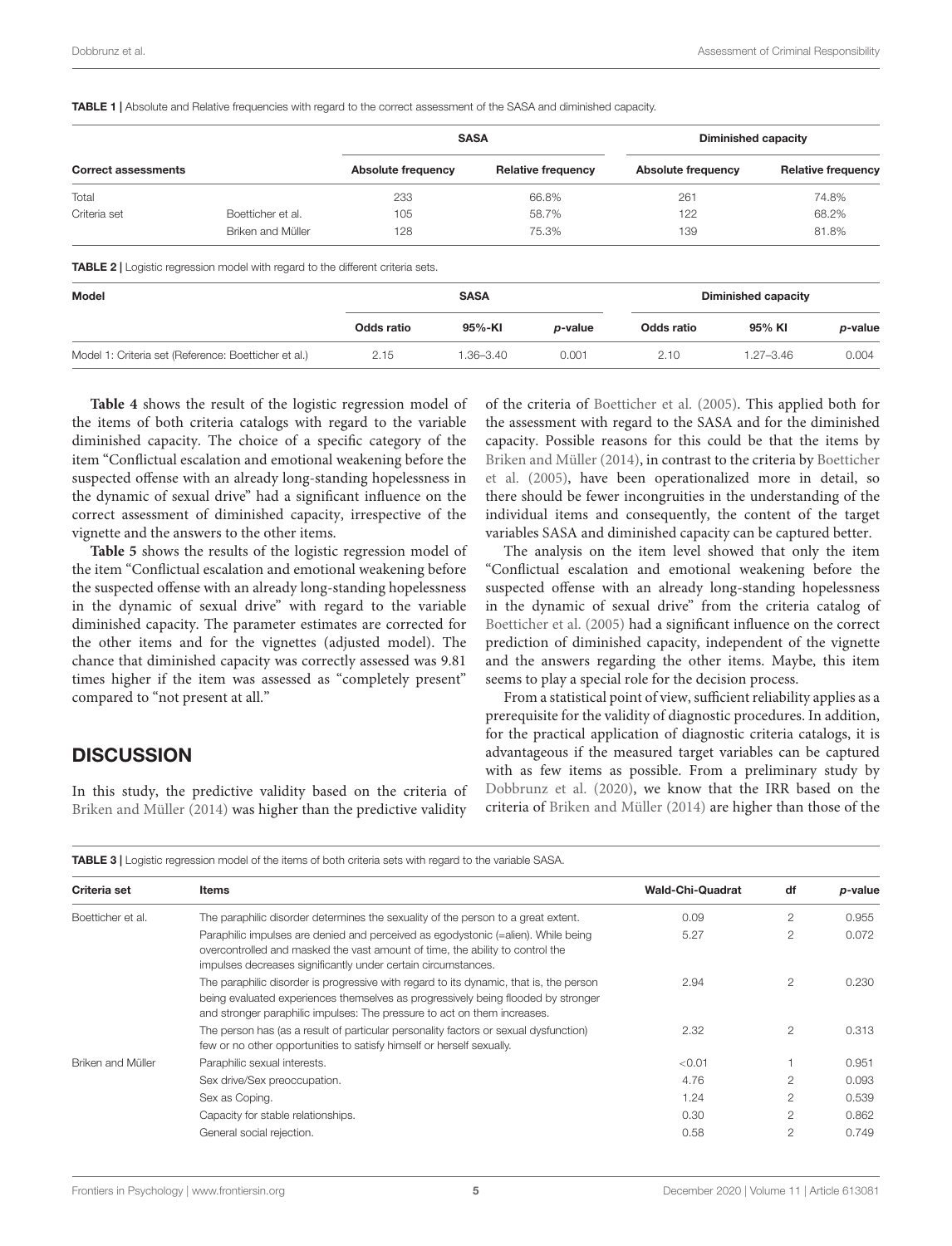<span id="page-5-0"></span>

|  | <b>TABLE 4</b>   Logistic regression model of the items of both criteria sets with regard to the variable diminished capacity. |
|--|--------------------------------------------------------------------------------------------------------------------------------|
|--|--------------------------------------------------------------------------------------------------------------------------------|

| Criteria set      | <b>Items</b>                                                                                                                                                                | <b>Wald-Chi-Quadrat</b> | df             | p-value |
|-------------------|-----------------------------------------------------------------------------------------------------------------------------------------------------------------------------|-------------------------|----------------|---------|
| Boetticher et al. | Conflictual escalation and emotional weakening before the suspected offense with an<br>already long-standing hopelessness in the dynamic of sexual drive.                   | 9.64                    | $\overline{2}$ | 0.008   |
|                   | Carrying out of the offense, even in social situations that are strictly monitored.                                                                                         | 0.67                    | $\overline{2}$ | 0.716   |
|                   | An abrupt, impulsive course of criminal action.                                                                                                                             | 4.60                    | 2              | 0.100   |
|                   | Criminal action that appears ritualized. Outer stimuli appear to be blanked out.                                                                                            | 5.65                    | $\overline{2}$ | 0.059   |
|                   | Contributing factors (substance intoxication, co-occurring disorders, personality<br>disorders, limited intelligence).                                                      | 1.80                    | $\overline{2}$ | 0.406   |
|                   | Indicators for preparations being made for the offense in advance, as well as a planned<br>approach (elaborations of paraphilic fantasies are expressly not included here). | 0.41                    | $\mathbf{2}$   | 0.814   |
|                   | The ability to wait or a crime that is very prolonged in nature.                                                                                                            | 4.62                    | $\overline{2}$ | 0.099   |
|                   | The crime involves a complex step-by-step sequence of actions.                                                                                                              | 4.09                    | 2              | 0.130   |
|                   | Precautions are taken against being discovered.                                                                                                                             | 2.79                    | $\mathcal{L}$  | 0.249   |
|                   | The person has previously acted differently in comparable situations.                                                                                                       | 3.41                    | $\mathcal{L}$  | 0.182   |
| Briken and Müller | Sexual pre-occupations.                                                                                                                                                     | 0.50                    | $\mathcal{L}$  | 0.781   |
|                   | Emotional collapse.                                                                                                                                                         | 5.90                    | $\mathcal{L}$  | 0.052   |
|                   | Collapse of social support.                                                                                                                                                 | 2.20                    | $\overline{2}$ | 0.332   |

<span id="page-5-1"></span>TABLE 5 | Logistic regression model of the item "Conflictual escalation and emotional weakening before the suspected offense with an already long-standing hopelessness in the dynamic of sexual drive" with regard to the variable diminished capacity.

| Item: "Conflictual escalation and emotional weakening before the suspected offense<br>with an already long-standing hopelessness in the dynamic of sexual drive" | Odds ratio | 95%-Wald-CI: Lower | <b>Upper</b> |
|------------------------------------------------------------------------------------------------------------------------------------------------------------------|------------|--------------------|--------------|
| Specification: "is completely present" (Reference specification: "is not present at all")                                                                        | 9.81       | 2.21               | 43.50        |
| Specification: "is completely present" (Reference specification: "is somewhat present")                                                                          | 4.48       | 1.39               | 14.49        |
| Specification: "is somewhat present" (Reference specification: "is not present at all")                                                                          | 2.18       | 0.67               | 7.13         |

criteria of [Boetticher et al.](#page-6-1) [\(2005\)](#page-6-1). To sum up, there are indicators pointing toward the notion that Briken and Müller's criteria catalog (2014) might represent a more suitable procedure both in terms for the assessment of the SASA as well as for the diminished capacity. However, the validity of both criteria catalogs should be investigated in further studies using real cases. Results should also be discussed in qualitative studies by experts.

#### Implications and Limitations

It should be pointed out that the evaluations were based on two constructed and non-comprehensive case vignettes which were kept relatively short for reasons of time efficiency and to be applicable for use in future studies. Furthermore, the experts lacked a personal impression of the subject, as is usually the case in a psychological/psychiatric assessment or a possible main trial in court. In order to specifically measure the effect of the assessment of paraphilic disorders in this study, the inclusion of other disorders into the case vignettes was omitted. This reduction in complexity surely leads to the fact that the cases presented are less similar to naturalistic cases. In reality, comorbid diagnoses (e.g., with personality disorders) are often present in the context of assessing criminal responsibility in sexual offenders. Varying the cases with further diagnoses would have meant a different methodological approach and an even larger sample. This would have made the implementation of this study more difficult. However, comorbid diagnosis and constellative factors should be considered in future studies.

### **CONCLUSION**

It may currently make sense to include both criteria catalogs in the assessment process for greater transparency and to further investigate this approach in research. However, the results so far already indicate that the criteria of [Briken and Müller](#page-6-0) [\(2014\)](#page-6-0) are superior to those of [Boetticher et al.](#page-6-1) [\(2005\)](#page-6-1) in terms of predictive validity. This can also be assumed for IRR. However, the proposed criteria should not be seen as the only source of information in the assessment process.

### DATA AVAILABILITY STATEMENT

The raw data supporting the conclusions of this article will be made available by the authors, without undue reservation.

### AUTHOR CONTRIBUTIONS

SD and PB are the main authors. AD gave statistical expertise. JM assisted in the discussion. All authors contributed to the article and approved the submitted version.

#### ACKNOWLEDGMENTS

We thank all raters who participated in our study.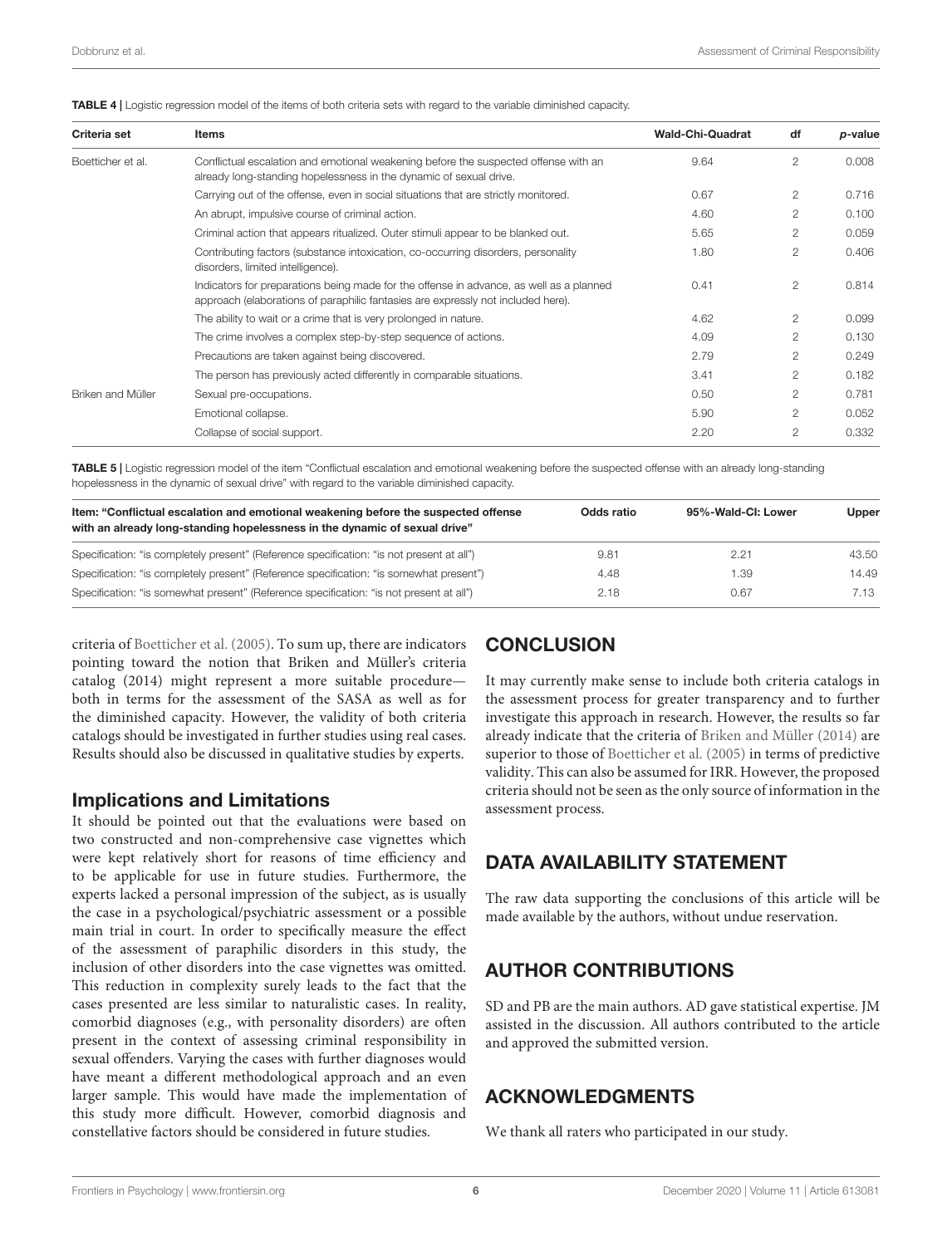#### **REFERENCES**

- <span id="page-6-11"></span>Baur, E., Forsman, M., Santtila, P., Johansson, A., Sandnabba, K., and Långström, N. (2016). Paraphilic sexual interests and sexually coercive behavior: a population-based twin study. Arch. Sex Behav. 45, 1163–1172. [doi: 10.1007/](https://doi.org/10.1007/s10508-015-0674-2) [s10508-015-0674-2](https://doi.org/10.1007/s10508-015-0674-2)
- <span id="page-6-1"></span>Boetticher, A., Nedopil, N., Bosinski, H. A. G., and Saß, H. (2005). Mindestanforderungen für Schuldfähigkeitsgutachten. Neue Z. Strafrecht. 25, 57–62.
- <span id="page-6-15"></span>Briken, P., Boetticher, A., Krueger, R. B., Kismödi, E., and Reed, G. M. (2019). Current legal situation for patients with paraphilic disorders and implications of the ICD-11 for paraphilic disorders for Germany. J. Sex. Med. 16, 1615–1622. [doi: 10.1016/j.jsxm.2019.07.011](https://doi.org/10.1016/j.jsxm.2019.07.011)
- <span id="page-6-0"></span>Briken, P., and Müller, J. L. (2014). Beurteilung der Schuldfähigkeit bei paraphiler Störung. Nervenarzt 85, 304–311. [doi: 10.1007/s00115-013-3901-x](https://doi.org/10.1007/s00115-013-3901-x)
- <span id="page-6-18"></span>Brunner, F., Müller, J. L., Vogel, S., and Briken, P. (2016). Evaluation von operationalisierten Kriterien zur Schuldfähigkeitsbeurteilung bei paraphiler Störung. Recht Psychiatrie 34, 228–236.
- <span id="page-6-19"></span>Dobbrunz, S., Brunner, F., Müller, J. L., and Briken, P. (2020). Inter-Rater-Reliabilität der kriteriengeleiteten Beurteilung der Schuldfähigkeit bei paraphilen Störungen. Nervenarzt [doi: 10.1007/s00115-020-00920-1](https://doi.org/10.1007/s00115-020-00920-1) [Epub ahead of print].
- <span id="page-6-10"></span>Eher, R., Rettenberger, M., and Turner, D. (2019). The prevalence of mental disorders inincarcerated contact sexual offenders. Acta Psychiatr. Scand. 139, 572–581. [doi: 10.1111/acps.13024](https://doi.org/10.1111/acps.13024)
- <span id="page-6-3"></span>Hanson, R. K., and Morton-Bourgon, K. E. (2005). The characteristics of persistent sexual offenders: a meta-analysis of recidivism studies. J. Consult. Clin. Psychol. 73, 1154–1163. [doi: 10.1037/0022-006x.73.6.1154](https://doi.org/10.1037/0022-006x.73.6.1154)
- <span id="page-6-2"></span>Hanson, R. K., and Morton-Bourgon, K. E. (2009). The accuracy of recidivism risk assessments for sexual offenders: a meta-analysis of 118 prediction studies. Psychol. Assess. 21, 1–21. [doi: 10.1037/a0014421](https://doi.org/10.1037/a0014421)
- <span id="page-6-8"></span>Jescheck, H.-H., and Weigend, T. (1996). Lehrbuch des Strafrechts–Allgemeiner Teil fünfte Auflage. Berlin: Duncker & Humblot.
- <span id="page-6-4"></span>Levenson, J. S. (2004). Reliability of sexually violent predator civil commitment Criteria. Law Hum. Behav. 28, 357–369. [doi: 10.1023/b:lahu.0000039330.](https://doi.org/10.1023/b:lahu.0000039330.22347.ad) [22347.ad](https://doi.org/10.1023/b:lahu.0000039330.22347.ad)
- <span id="page-6-6"></span>Marshall, W. L. (2006). "Diagnostic problems with sexual offenders," in Sexual Offender Treatment: Controversial Issues, eds W. L. Marshall,

Y. M. Fernandez, L. E. Marshall, and G. A. Serran (New York, NY: John Wiley).

- <span id="page-6-7"></span>Marshall, W. L., Kennedy, P., Yates, P., and Serran, G. A. (2002). Diagnosing sexual sadism in sexual offenders: reliability across diagnosticians. Int. J. Offender Ther. Comp. Criminol. 46, 668–676. [doi: 10.1177/0306624x022](https://doi.org/10.1177/0306624x02238161) [38161](https://doi.org/10.1177/0306624x02238161)
- <span id="page-6-17"></span>Matthes, A., and Rettenberger, M. (2008a). Die deutsche Version des ACUTE-2007 zur dynamischen Kriminalprognose bei Sexualstraftätern. Wien: Institut für Gewaltforschung und Prävention.
- <span id="page-6-16"></span>Matthes, A., and Rettenberger, M. (2008b). Die deutsche Version des STABLE-2007 zur dynamischen Kriminalprognose bei Sexualstraftätern. Wien: Institut für Gewaltforschung und Prävention.
- <span id="page-6-5"></span>Packard, R. L., and Levenson, J. S. (2006). Revisiting the reliabilty of diagnostic decisions in sex offender civil commitment. Sex. Offender Treat. 1, 1–15. [doi:](https://doi.org/10.4135/9781412990059.n1) [10.4135/9781412990059.n1](https://doi.org/10.4135/9781412990059.n1)
- <span id="page-6-13"></span>Rasch, W. (1999). Forensische Psychiatrie. Stuttgart: Kohlhammer.
- <span id="page-6-12"></span>Saß, H. (1985). Ein psychopathologisches Referenzsystem für die Beurteilung der Schuldfähigkeit. Forensia 6, 33–43.
- <span id="page-6-14"></span>Schmidt, A. F. (2008). Psychologische Schuldfähigkeitsbegutachtung bei Sogenannter Schwerer Anderer Seelischer Abartigkeit - eine Begutachtungsheuristik auf Empirischer Grundlange. Herbolzheim: Centaurus Verlag.
- <span id="page-6-9"></span>Schreiber, H. L., and Rosenau, H. (2015). "Rechtliche Grundlagen der psychiatrischen Begutachtung," in Psychiatrische Begutachtung: Ein praktisches Handbuch für Ärzte und Juristen, eds U. Venzlaff, K. Förster, H. Dreßing, and E. Habermeyer (München: Urban & Fischer), 89–143. [doi: 10.1016/b978-3-437-](https://doi.org/10.1016/b978-3-437-22902-2.00008-0) [22902-2.00008-0](https://doi.org/10.1016/b978-3-437-22902-2.00008-0)

**Conflict of Interest:** The authors declare that the research was conducted in the absence of any commercial or financial relationships that could be construed as a potential conflict of interest.

Copyright © 2020 Dobbrunz, Daubmann, Müller and Briken. This is an openaccess article distributed under the terms of the [Creative](http://creativecommons.org/licenses/by/4.0/) [Commons](http://creativecommons.org/licenses/by/4.0/) [Attribution](http://creativecommons.org/licenses/by/4.0/) [License](http://creativecommons.org/licenses/by/4.0/) [\(CC BY\).](http://creativecommons.org/licenses/by/4.0/) The use, distribution or reproduction in other forums is permitted, provided the original author(s) and the copyright owner(s) are credited and that the original publication in this journal is cited, in accordance with accepted academic practice. No use, distribution or reproduction is permitted which does not comply with these terms.